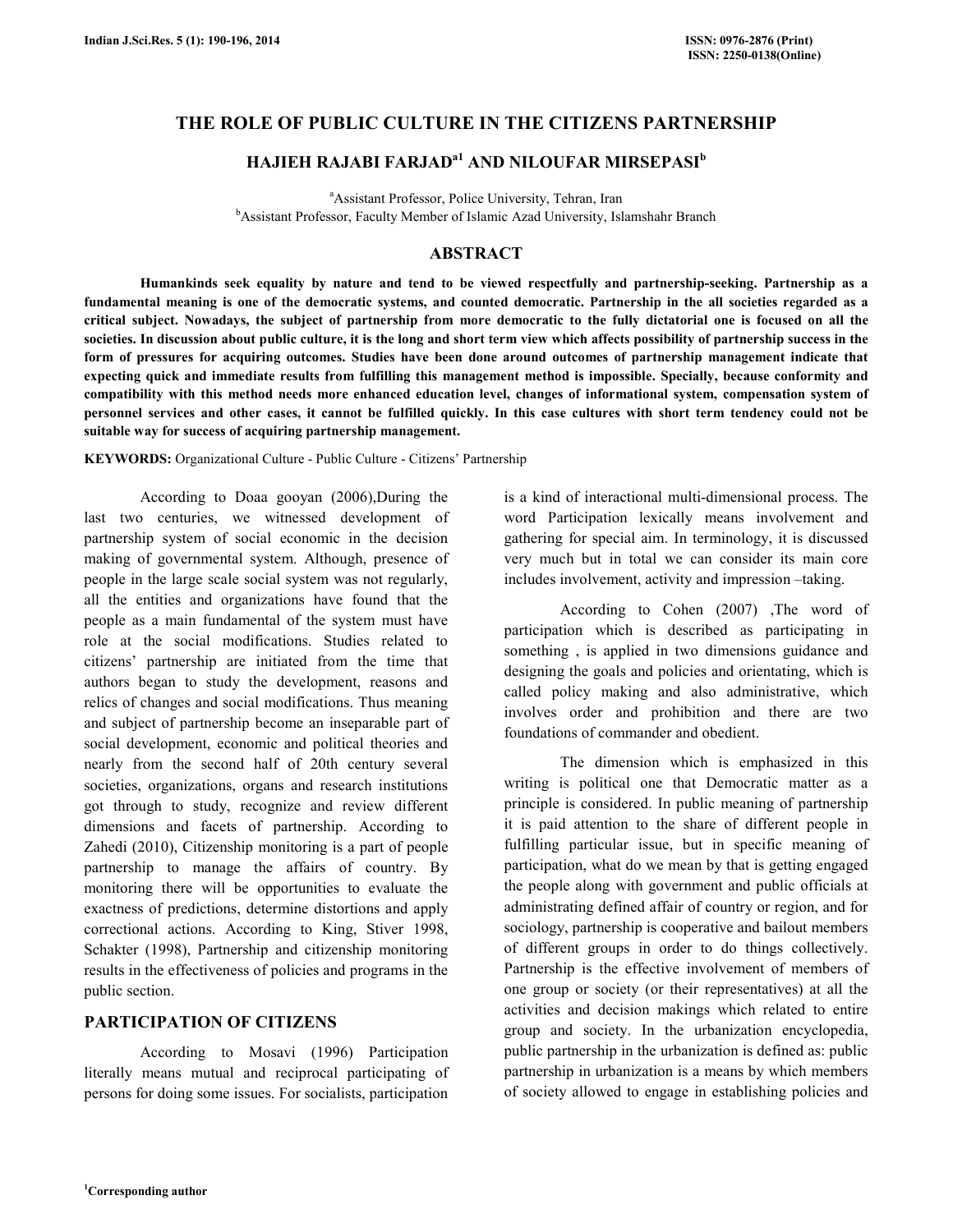designs that affect their living circumstances. For World Bank '' participation is a process by which benefited persons share their control over trend of development and decisions and resources related to the program."

 According to Cohen (2007) , The commission of Esfikington in Britain defines citizens' partnership as following: For us, partnership means people involvement in the establishment of policies and suggestions.Based on the mentioned definitions, it can be said that partnership urbanization is a process in which all of citizens that affected directly or indirectly by urbanization partnership, being engaged in it. In a democratic system, people are allowed to involve in the issue of country in fact people themselves select their governor . In this system, partnership is viewed as democracy's consistency and it involves reasonable evaluation of the degree of established democracy for each of societies . According to Azimi (1999) In other words, at a governmental organ which is based upon the democracy, partnership is the people's real and flourishing moral. According to fakuhi(2000) Because partnership fundamentally defines the degree of legitimacy of a political system .Some of the people believe that concept of political development today is apprehended in the form of democracy development and people's partnership at political management . According to Bier (1987) There is no doubt that being selectiveness of political institutes and supervision of people over these institutes is of political development mechanisms. Partnership means to have potion in something, or being beneficial of it and/ or engaging in a group and cooperating with it. Therefore ,we must differentiate between partnership as a state or case (issue of participating) and partnership as an act and commitment (act of partnership) .In the former meaning , partnership informs about belonging to a special group and having portion into it , and in the latter meaning is about the group activity and the fulfilled social activity. partnership may have different shapes and degree like cooperative , bailout , correlation, adoption , consistency , acceptance , obedience , playing social roles and doing the tasks that this roles have .

 According to Tikaro et. Al (2003), in 1960, humanitarian theories proposed in urbanization. These theories developed the revolution of partnership. The revolution of partnership is a reflection against the previous view about urbanization which had forgotten the people, the people who is regarded basic axis for programming of urban and urbanization. They made urbanization "for" people not "with" people and this resulted in inactivity of the people. It has been tried in the humanitarian view point, to reduce the distance between people and urban managers. The partnership in fact was a response to the circumstances that societies, especially managers face in the world which is full of changes. Simon says: partnership in management is the all actions that increase influence on the amount and personnel responsibility in the process of decision making by suitable representatives at different levels of organization, and thereby facilitates the establishment of democracy. Partnership is a process that in the course of it, the owner of right play actively role (affect them) in determining priorities, policy makings, resource allocation and executing programs. According to Barber (1984), established the partnership democracy as a need for a strong democracy or transition from inactive and immobile of system of voting to an active one (partnership) .This issue involves the higher commitment of ordinary citizens for public welfare issue .In the process of partnership democracy , after requesting the partnership , citizens need to a active negotiation over the issues and problems of public agreement. They also must accept the method which this special and unique decision is taken. According to Morno et.al (2003)In order to put on practice the partnership democracy, principals of Hobermos , public discussion must be regarded:

1- All the citizens have equal and same chance to participate in the exchange of information (no body must be denied)

2- Selection of the subject is easy for every body and discussion can be stopped and finally followed in the other time.

3- Discussion is not affected by any outsider pressures or any other influential element and all the citizens allowed interacting with each other.

 Isaac (2000) has defined the partnership discussion as a justice , reasonable and logical communication .

### PUBLIC CULTURE

 The definition of culture is very difficult. The famous anthropologist, Margaret Mid, has defined culture as common behavioral pattern. Edgar Stain, one of thoughtful in Management Science, defines culture as following: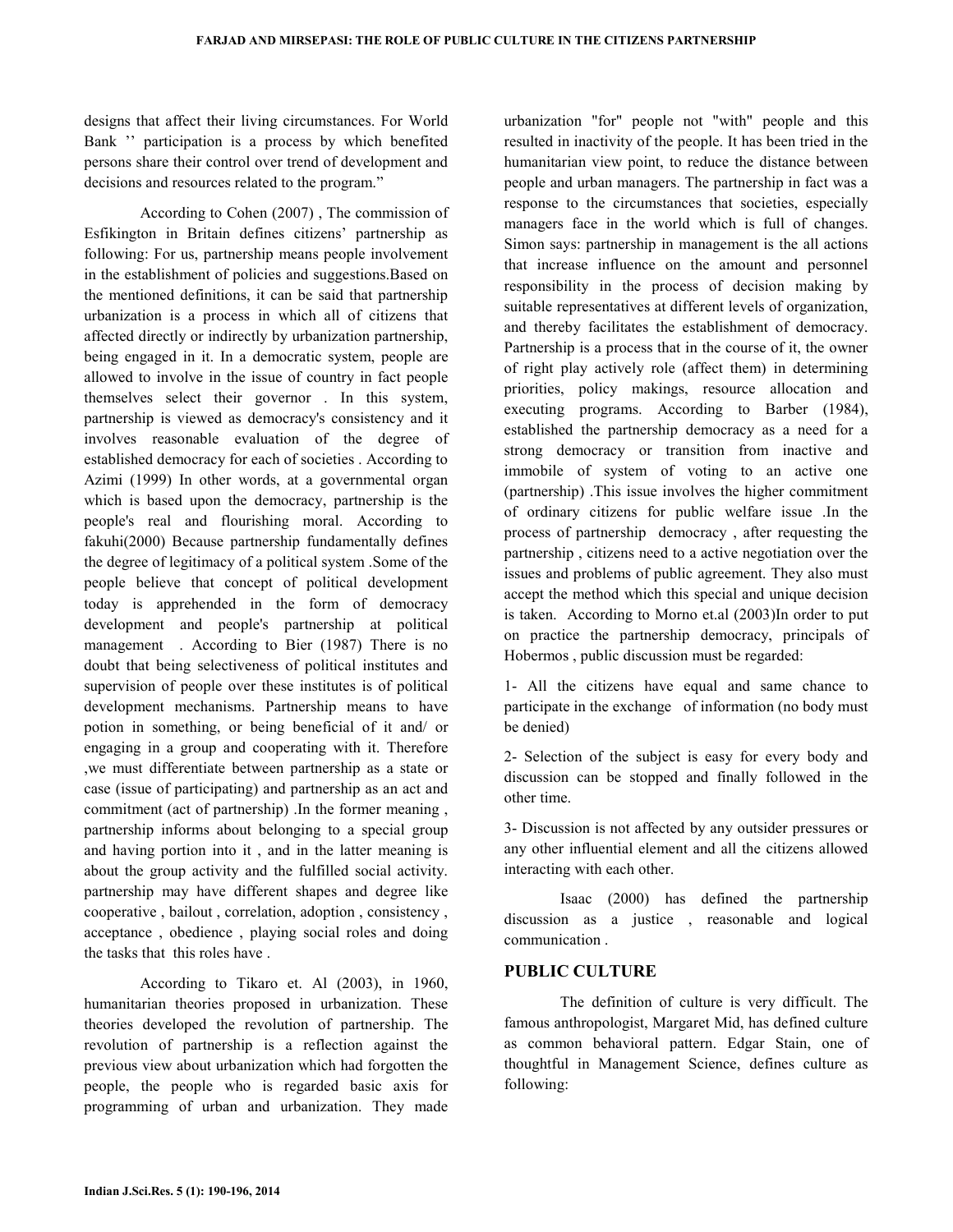Culture is a set of main principles and common solutions for global problems, external adaptation (how stay alive) and internal solidarity (how stay beside each other). These assumptions and main principles evolve along the time and are being transferred from one generation to another one (Schneider, translated by Arabi and Izadi, 2000). Culture is a set of behavioral, doctrinal, and acquired specifications of members of a special society (Brous Kuen, three-fold translation, 1994). Dr. Ali Shariati writes about the definition of culture as following:

 Culture includes a set of mental, immaterial, artistic, historical, literary, religious, and sentimental statement in the form of signs, symbols, traditions, customs and mores of a nation that along the history has been accumulated uniformly (narrated by Ahmadi, 1991, p 54).

 Jafari, (1995)The deceased very learned Mohammad Taghi-e Jafari by considering the definitions of different thoughtful people states such a definition for culture: "Culture is a proper and appropriate practice for those activities of people material and intellectual life, which relays on the manner of right reasoning and their raised sensations in the reasonable life of evolution .

 According to Callahan and others (1998), many researchers consider culture as a set of knowledge, belief, art, ethic, rule and customs and any acquired ability and habit by human as a member of society and mention the following specification about it:

 In 1983, UNICCO Cultural Commission has defined culture as a complex set of sensational, mental and immaterial specification that are put forward as an index of society or social group.

 From the great English anthropologist, Edward Tyler (1882-1917), culture is a complex collection that includes a set of sciences, beliefs, arts, thoughts, industries, technique, ethics, regulations, speech, customs and behaviors and disciplines that human as a member of society learns it (culture) from the society and undertakes some obligations against it.

 Barossa and Cardoso (2007) consider organizational culture as a social controller that acts to promote definite behaviors and prevailing values.

 According to Deft (2002) Organizational culture is a set of values, beliefs, understanding, deduction and thinking or reflecting practices that the organization`s system have some common aspects in relation to them and this is the same thing that is taught to new members as a correct phenomenon .

 According to Alvani (2004) we can consider the organization as a cultural phenomenon. If we suppose culture as a model of values, beliefs, ceremonies, customs, knowledge, world-outlook, views, attitudes and the manner of people`s life in each society, organization also will be a micro-culture or a part of culture. Each organization has special culture, which even though has taken its root from the organization`s culture but the organization specifications also have affected it and have produced a special culture. Each organization culture is a minimization of society culture, but not exactly the same. Inside an organization just as a society is governed by special behavioral norms, there are special values and standards, and beliefs and certain views in proportion to the issues exist. According to Robins (2001), the root of organizational culture is nothing except its founder philosophy. This philosophy in turn affects strongly indexes that are used in the employment process. Some actions and current efforts of the organization top management result in the formation of general climate (of accepted behavior type). How much individuals can get familiar with the organization culture depend on that in choosing individuals process how much the organization can confirms the individuals` values with what is emphasized by the organization management.

#### Figure 1: The formation of organizational culture, Robins (2001)

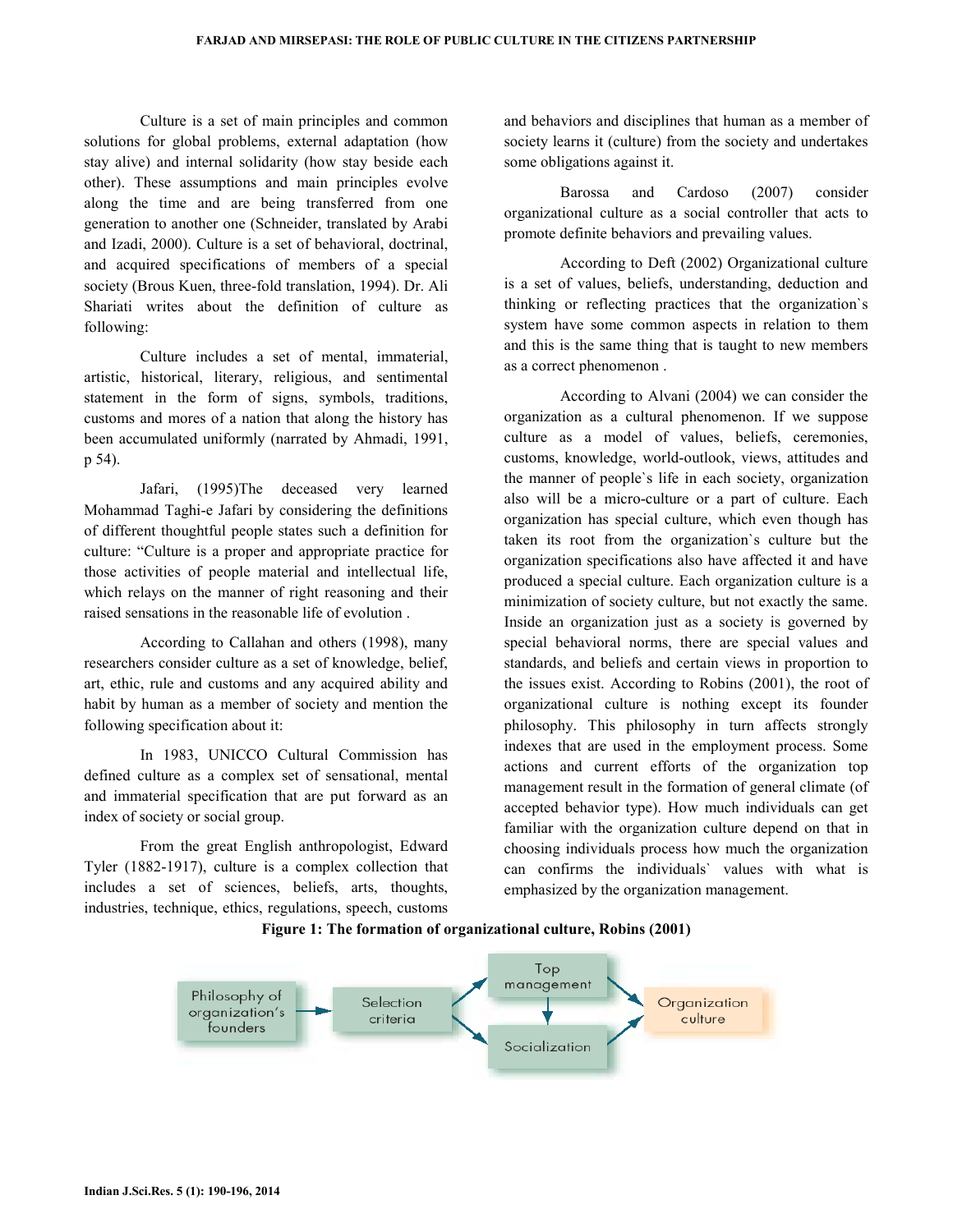According to Robins (2001), Organizational culture also is confirmed, established and empowered by choosing process, performance evaluation indicators, the methods of reward specification or salary and wage payment, fulfillment of educational programs and staff and members of organization promotion.

# THE ROLE OF PUBLIC CULTURE IN THE PARTICIPATION OF CITIZENS

 According to Child (1989), Henley and Nay Eu (1986), Lost (1988), the personnel show some specifications through their speech and behavior that make appear the mission and customs of the organization. The models which are introduced in this section mix different attitudes. Each one of these models provides huge or descriptive explanations of one organizational culture form related to special levels of organizational effectiveness and economic development. Undoubtedly, these models are not absolute and to describe the related conceptions have proportional nature. It is necessary to mention that culture or organizational culture, point to positive elements in which people or groups guarantee the junction of organizational aims with qualified goods and services and are responsible to pursue this important issue. Demerged culture (negative): (negative) demerged cultures show many organizations in the developing countries. Generally, demerged culture is determined by isolated sets of values and positive beliefs that are not widely common and interrelated among people. Also demerged cultures have no change-creating, responsible and strong leadership. The reason of this situation is that in many organizations of developing countries, the landscape for realizing personal benefit mostly exists in the high level of customers.

**Demerged cultures (still)**: it is believed that the economics of West European countries and at the top of them Previous Soviet are the symbol of such organizational cultures. The still, demerged culture includes many similar features to previous culture.

Demerged cultures naturally positive: the third type of demerged cultures in comparison with previous cases, have an effective leadership at a strategic level and psychological calm climate. Such a culture mostly shows institutions under public ownership in China.

Evolutional cultures: these cultures are determined by sets of positive correlated or connected culture placed in the key sections of an organization.

Core cultures: core cultures can be found in a common way in the organizations of western industrial societies and in branches and subsidiary units of western multinational companies in the developing countries. One of most important features of these cultures is the formation of values and attitudes in the organization top level and its flowing to the lower levels.

• Synergic cultures: it exists in many organizations that the members and departments of the organization have obtained an agreement about values and attitudes. The obvious evidence of this culture is Japan and some East Asia countries.

### HEALTHY CULTURE AND SICK CULTURE

 In each organization the beliefs of people have two types: guiding beliefs and daily beliefs. As guiding beliefs determine the proportion of daily beliefs motion, they are divided into two groups. Beliefs related to the manner of guiding (external beliefs) and beliefs that are in relation to the manner of organization management and guidance (internal beliefs) that the combination of these two belief constitute the philosophical base of the organization. The alignment of these two group beliefs helps the synergy of this culture and the organization success to realize its aims. In this condition in fact daily beliefs have originated from guiding beliefs and created healthy organizational culture, but otherwise the energies will neutralize each other and cause trouble and contradiction in the organization motion toward its aims and unhealthy organizational culture will be created. Stanly Devise believes that the organization strategy should always be determined and preceded by guiding beliefs and daily beliefs never should undertake such a task. If guiding beliefs do not move the organization strategy, daily beliefs will do that and will result in that in future so many problems be created for the organization. The considerable point is that, when culture formed based on the needs or necessities of individual and organization`s task, may at first act at the service of organization activities and management but after a while keeps its distance due to existential philosophical reasons of the organization culture and acts as an independent phenomena. At this time because of management inattention to the power of action of this hidden hand, the culture which was acting dynamic, positive and healthy at first now has been converted to a static, negative and prevalent culture.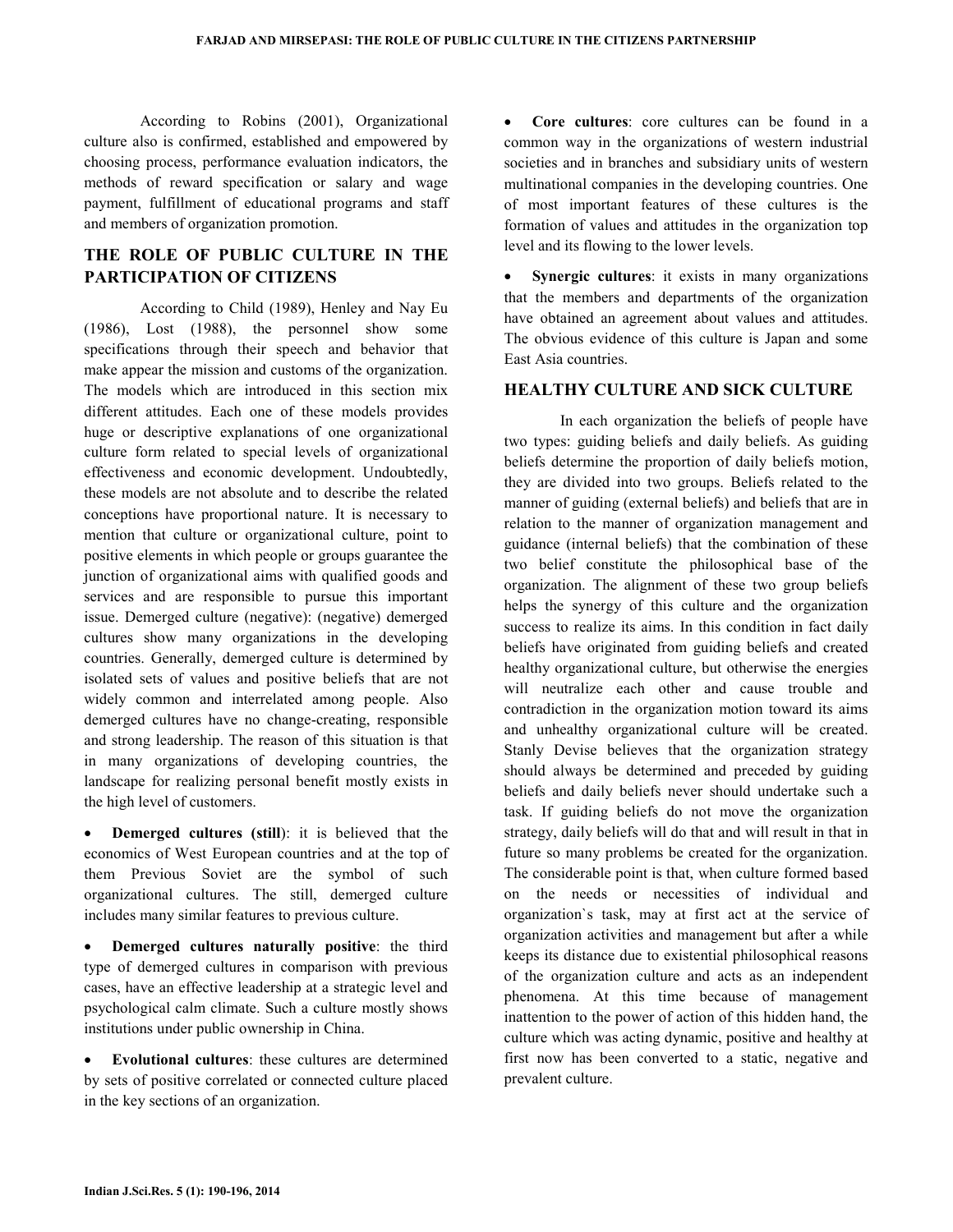What is obvious is that nobody when enters into the organization has not taught how to act. But the desired behavior is taught to everybody who enters the organization gradually. Whatever a group be most allied with each other the teaching will take place faster. In an excessiveness state a group of staff who has been together for long time apparently act exactly like each other in performing task, thinking and talking. Now if this agreement and sympathy be in the positive direction the organization has succeeded. Otherwise the produced culture will prevent the organization to move toward its aims. The results of researches that have been done about eastern organizations by Peters ND Waterman show that the existence of values and basic beliefs in these organizations set the ground of their progress and development and the basic beliefs of eastern organizations staff can be summarized as following:

- To believe in being the best
- To believe in the importance of work details and to perform it well
- To believe in the importance of individuals one by one
- To believe in the high product quality and its services.
- To believe in that the majority of the organization members should be innovator and as a result be ready to support frustration.
- To believe in the informal state in order to increase the contact and relation among the organization members.

To believe in the acceptation of growth importance and economic benefits of produced cultures by founders having some personal specifications that propagate partnership leadership will have more favorable ground to create partnership. Founders are the real authorities to create value system. Therefore, if they do not transfer the values coordinately and regularly with a participation management style, culture will have no so proper base for participation from the beginning.

 While we speak only about the first factor of determiners factor, should remember that culture results from the interaction of all factors, but we know that this case is more effective. Second, the history also as a determiner factor of culture affects the facilities of performing participation.

 This disassembling will be easier if past events support democratic and contributing values and if these values get prevalence, after a long term supporting them will be more considerable, namely the time pass will result in promotion and acceptation of these values.

 National culture is the third determinant organizational culture that according to Hofsted affects participation management execution from five aspects, so we start to analyze these cases one by one. Countries with high degree distance in power incline to concentration in decision making that cause many problems for workgroup such as personnel participation. Therefore, cultures with high degree of power distance are not very favorable ground for participation affairs. Very individualism incline to create cultures that their individual task is linked with independence and management responsibility is proportional with it, and personal services are optimal and accepted. At the beginning such an attitude doesn't agree with participation activities to promote and propagate work-group. This problem has key role in this management style. Aside from the conceptions of manly and womanly attributes, participation management will be executed easily when the next organizational culture that Hofsted names it womanly attributes, get rich and fruitful, and it in this way emphases personal relations and life quality, because values are more coordination with primary principles of participation. Running away from uncertain conditions is a problem that while encountering such conditions the individual behave carefully. On one hand participation management execution needs trust climate among the members of organization because each member is expected to make proper decisions to obtain best results as much as possible. So it is obvious to insist that a determined amount of uncertainty should be accepted. Therefore, the tones that have great tendency to avoid conditions of uncertainty for execution of this management method are not reasonable. But we must not mix the trust to people with an amount of turned over power to them, because partnership enact determinant rules and with the assistance of measure which mostly executed based on the amount and method of partnership, restricted .Therefore, it is never viewed as a rule for liberty of commercial activities, but in each of the shapes and situations, it means allowing the personnel to operate along with a special amount of operation freedom. Therefore it seems wrong to say negative and positive effects of this element. The final issue in the national culture is the long and short term view that affects the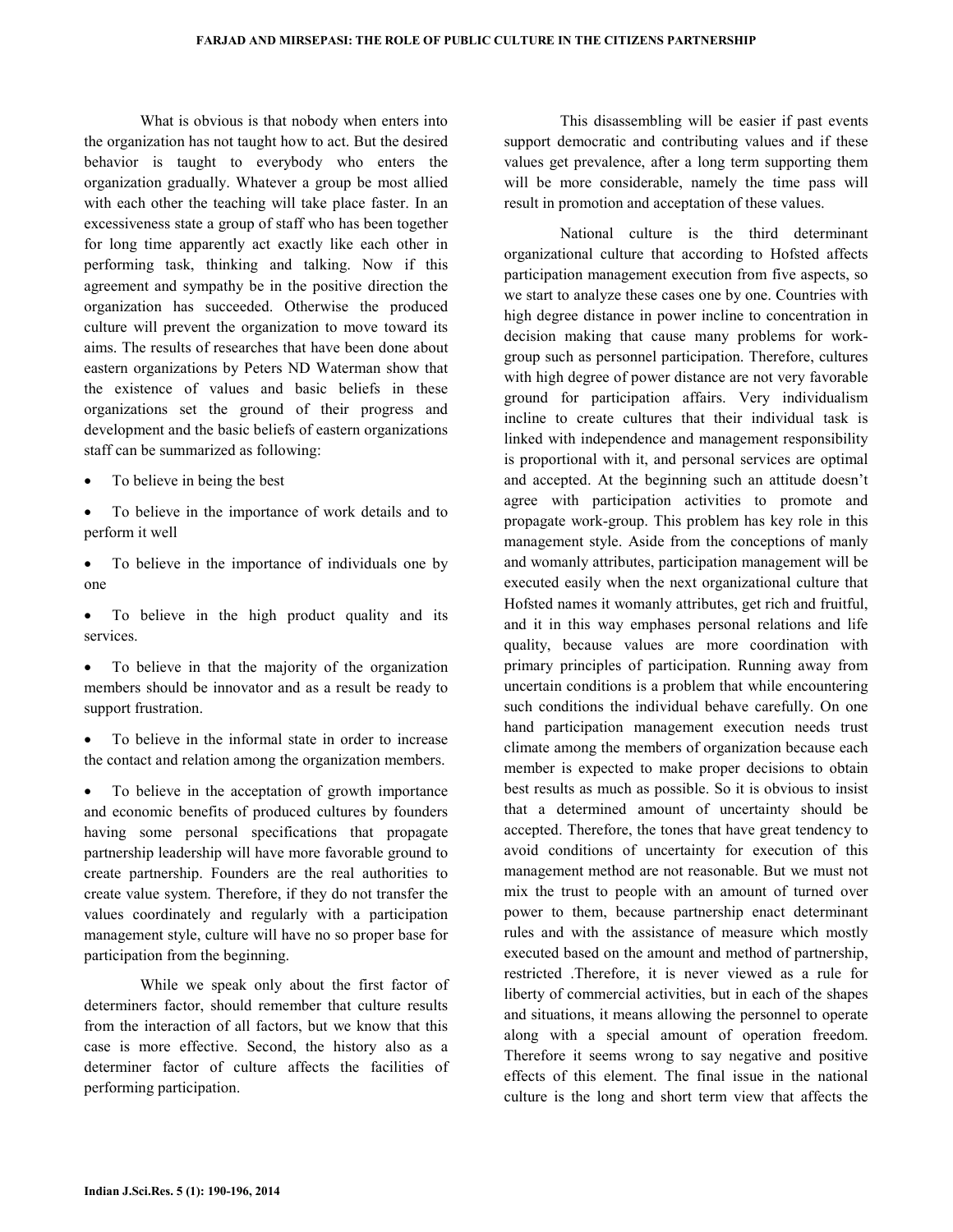potentials of partnership success in the form of pressures for acquiring outcomes. The studies have been done on the outcomes of partnership management indicates this matter that expecting rapid and immediate outcomes in execution of this method of management is impossible. Specially , agreement and compatibility with this method needs to high enhancement of education levels , changes of informational system, the system of compensating personnel services and others , they cannot be fulfilled immediately. In this case, cultures with short term bias are not suitable ground for success of acquiring partnership management.

 In spite of analyzing industry issues as an influential element and not a determinant factor in organizational culture, we refer briefly to the industry section. The elements of organization activates that also affect its culture, will be effective on the success of potentials of partnership management method. Specially, because these are industries which coordinate intrinsically with the partnership activities, particularly most of them are shaped by the dean at the points that work - group element is supportive. On the contrary, the industries having bureaucratic effects on their culture make execution of this management method more difficult. In this way we saw that the elements that determine organizational culture, affect very fundamentally the success of possibility of partnership management execution. Organizational culture is located at the center. Then in this case it can appear at the facilitator role or even as an obstacle. As a result we should say that the organization, before making decision about executing or non-executing contribute management, it must consider its previous and primary culture analyzes.

### **CONCLUSION**

 If an organizational culture create obstacle against executing partnership management style, the organization must ask itself that whether it is suitable to create changes in its culture or not. Because culture is a result of a complicated social process, therefore changing it is neither simple nor rapid, but it is also impossible. Indeed, culture evolved gradually and it not only is not static but also is dynamic and changes continuously by the time. If a change be considered voluntarily, it is easier to achieve a new success. Reformation and adjustment of organizational culture needs the pass of time and constancy and patience. Because this issue is one of the most important realities in the change and metamorphosis,

such a transition needs to struggle, thought, and cerebration, science of couture, inference and perception. This situation is more difficult in relation to the strong and deeply rooted cultures. The organization must understand the real necessity of culture change. In addition, the potentials of success and required time for its acquisition, must be taken into account if the existing culture of organization viewed not suitable for execution of partnership and as the chant along with the more suitable culture, perceived a very difficult or impossible variable, the company must analyze its goal to executing partnership method, because it is possible that the potential and possibility of success be very low.

### REFERENCES

- Alvan M.. (2004) General Manager, Tehran: Ney Publishing:47.
- Azimi, Hussein(1999), Iran's development issues in the mirror. Tehran, Islamic Publications.
- Bier, Alan (1987) Encyclopedia of the Social Sciences, translated by B. Sarokhani, Universe Publishing, Summer:257.
- Bruce Cohen. (1994). Introduction to the Sociology, translated by M. triad, Tehran: Contemporary Culture.
- Callahan, C. M., & Hiatt, E., (1998). Assessing and nurturing talent in a diverse culture: What do we do,what should we do, and what can we do? In R. C. Freidman & K. B. Rogers (Eds.), Talent in context: Historical and social perspectives on giftedness : 3 -15. Washington, DC: American Psychological Association: 552.
- Cohen, N. (2007 February 21). A history department bans citing Wikipedia as a research source. New York Times, Retrieved 20 June 2011 from http://www.nytimes.com/2007/02/21/education/2 1wikipedia.html: 25 -67.
- Daft, Richard L., (2002) theoretical foundations of design, translation and Syed Ali Parsaeian Mhmdaraby, Office of Cultural Research, second edition:138.
- Doaa gooyan, D., (2006), "The role of public participation in the development of public administration in Tehran," Proceedings of the 2006 conference on public administration.
- Fakuhi, N(2000), from culture to develop. Tehran, Ferdowsi Publication.